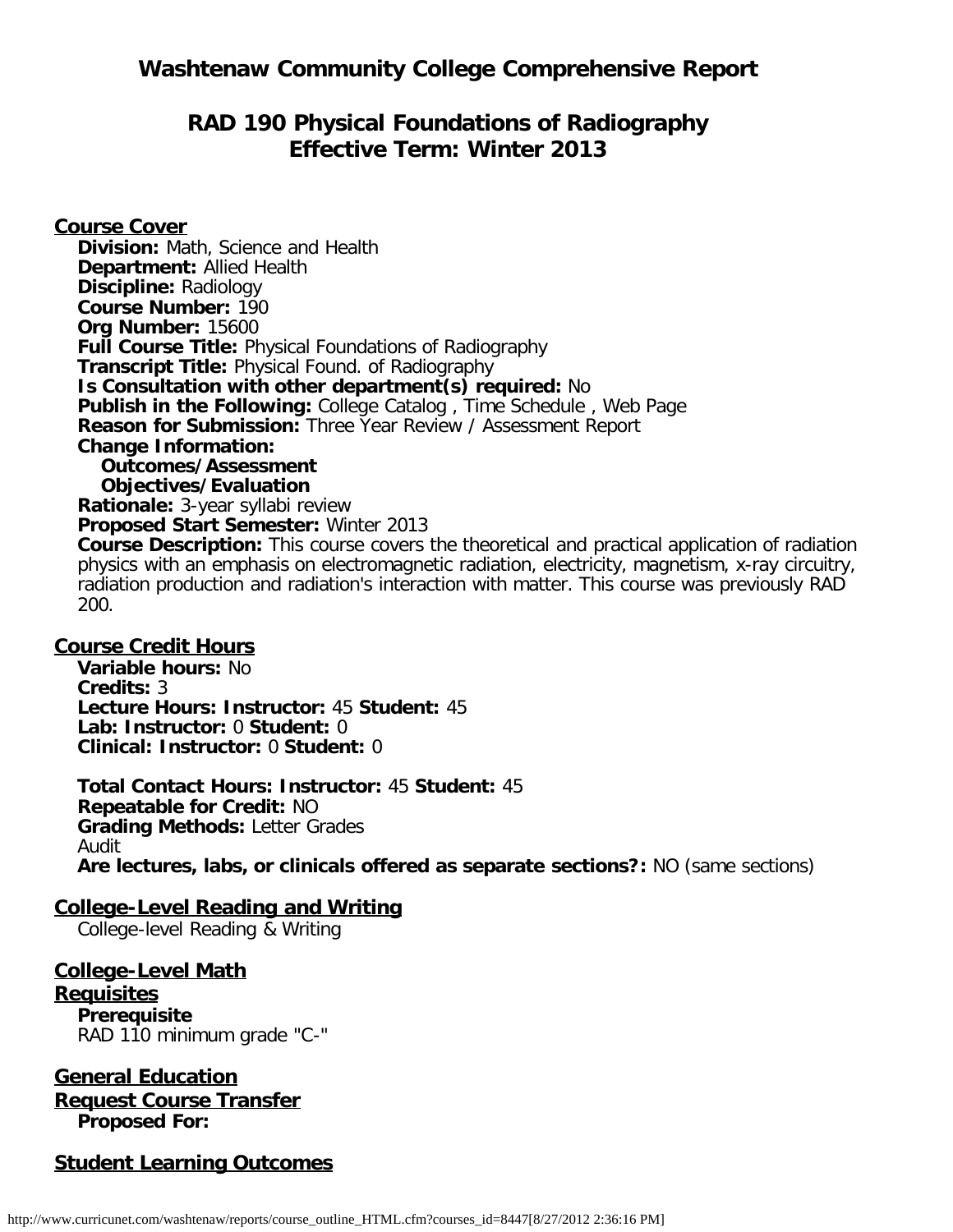1. Apply the concepts and principles of radiographic physics, equipment operation and x-ray production.

### **Assessment 1**

**Assessment Tool:** The Equipment Operation & Quality Control section of the American Registry of Radiologic Technologists

**Assessment Date:** Spring/Summer 2014

**Assessment Cycle: Every Three Years** 

**Course section(s)/other population:** All course sections/All students **Number students to be assessed:** All enrolled students

**How the assessment will be scored:** The "Equipment Operation and Quality Control" section of the American Registry of Radiologic Technologists (ARRT) national certification examination is a standardized multiple choice exam. Section scores are reported on a scale that ranges from 0.1 to 9.9 and are reported in one-tenth point intervals.

**Standard of success to be used for this assessment:** 90% of the graduates will obtain a scaled score equal to or greater than the national average on the "Equipment Operation and Quality Control" section of the ARRT national certification examination. **Who will score and analyze the data:** American Registry of Radiologic Technologists (ARRT)

### **Course Objectives**

- 1. List and explain the basic radiographic physics concepts that relate to the operation of xray equipment and the production of x-rays.
	- **Matched Outcomes**
- 2. Describe the wave and particle characteristics of electromagnetic (EM) radiation. **Matched Outcomes**
- 3. List the components of an x-ray tube and describe their function. **Matched Outcomes**
- 4. List the components of the x-ray generator and describe their function.
	- **Matched Outcomes**
- 5. Identify the atomic and nuclear origins of x-radiation. **Matched Outcomes**
- 6. Identify the factors that affect the production of diagnostic x-rays.

## **Matched Outcomes**

- 7. List and explain the factors that affect the x-ray spectrum. **Matched Outcomes**
- 8. Interpret changes in the x-ray spectrum.

### **Matched Outcomes**

9. Compare and contrast the operating systems of computed radiography (CR) and direct digital radiography imaging systems.

## **Matched Outcomes**

10. Compare and contrast the components and design of fluoroscopy, mammography, and computed tomography imaging systems. **Matched Outcomes**

## **New Resources for Course**

### **Course Textbooks/Resources**

**Textbooks** Manuals **Periodicals** Software **Equipment/Facilities**

Level I classroom Testing Center

## **Reviewer Action Date**